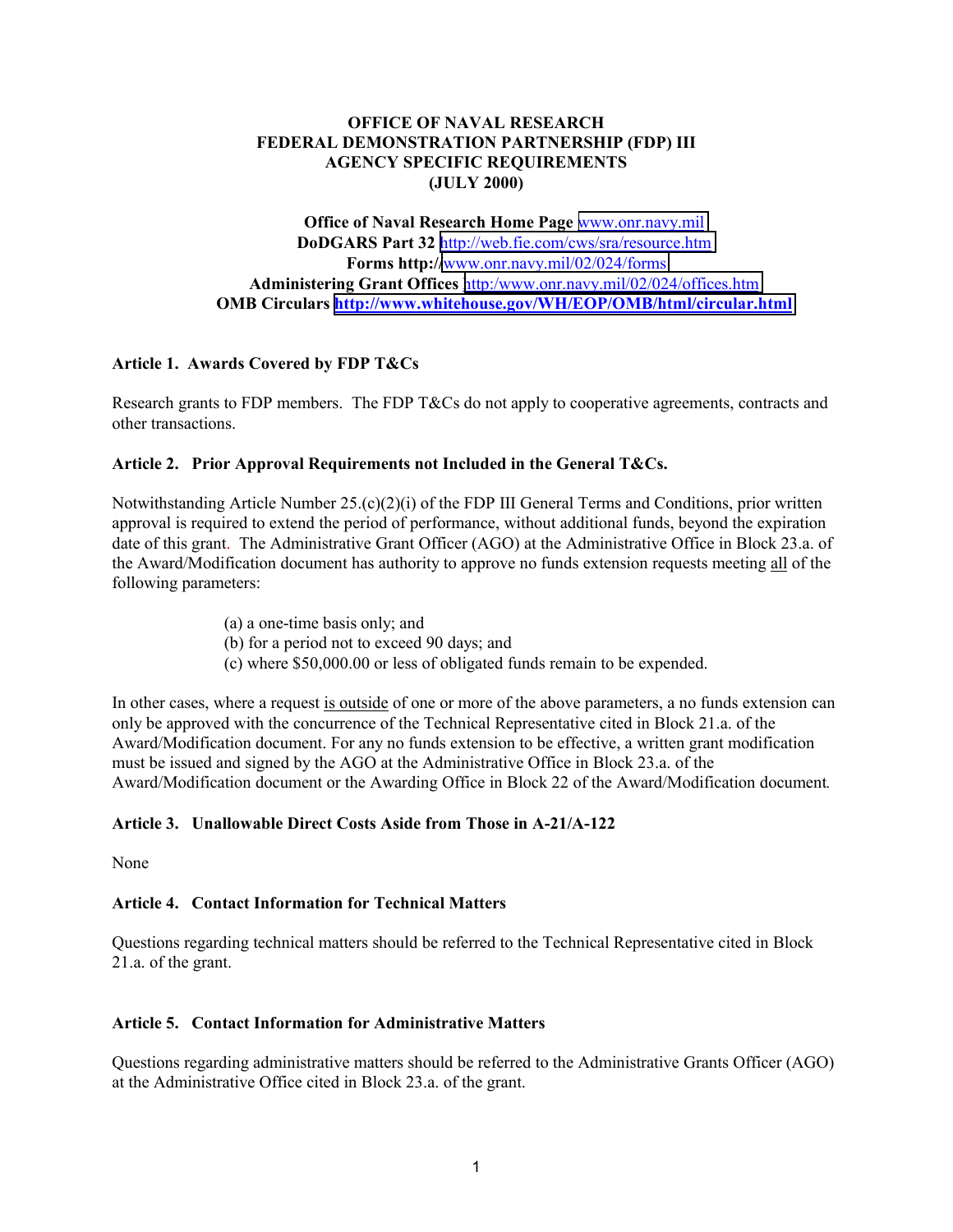## **Article 6. Contact Information for Intellectual Property Matters**

Questions regarding intellectual property matters should be referred to the ONR Patent Office cited in Block 26.a. of the grant.

## **Article 7. Revised Budget Requirements**

ONR does not require standard budget forms. Revised budgets, when required, may be submitted in the recipient's format.

## **Article 8. Technical Reporting**

- (a) Technical reporting requirements are cited in Block 31 of the Award/Modification.
- (b) If reports are requested in Block 31 of the Award/Modification, the Grantee shall submit the performance results within ninety (90) days after the end date of the Grant.
- (c) The Grantee shall include a completed "Report Documentation Page" Standard Form (SF) 298 as the last page of the performance results prepared under this Grant. The form and instructions are available on the Office of Naval Research Home Page at [http://www.onr.navy.mil/02/024/forms.](http://www.onr.navy.mil/02/024/forms) However, Block 12.a. of the SF 298 should be completed with the following distribution/availability statement: "Approved for Public Release; Distribution is Unlimited." If the Grantee does not agree with that distribution/availability, the Grantee should contact the cognizant AGO at the Administrative Office in Block 23.a. of the Award/Modification document.

### **Article 9. Financial Reporting**

Financial reporting requirements are cited in Block 31 of the grant.

### **Article 10. Incremental Funding Actions**

No additional documentation is required to trigger an increment. However, recipients should note that low expenditure rates reported on payment requests might be cause for deferral of future funding increments.

### **ONR AGENCY SPECIFIC REQUIREMENTS**

### **ARTICLES**

- **11. Payments**
- **12. The Need for Additional Federal Funding**
- **13. Equipment**
- **14. Supplies**
- **15. Termination**
- **16. Enforcement**
- **17. Overpayments**
- **18. Collection of Amounts Due**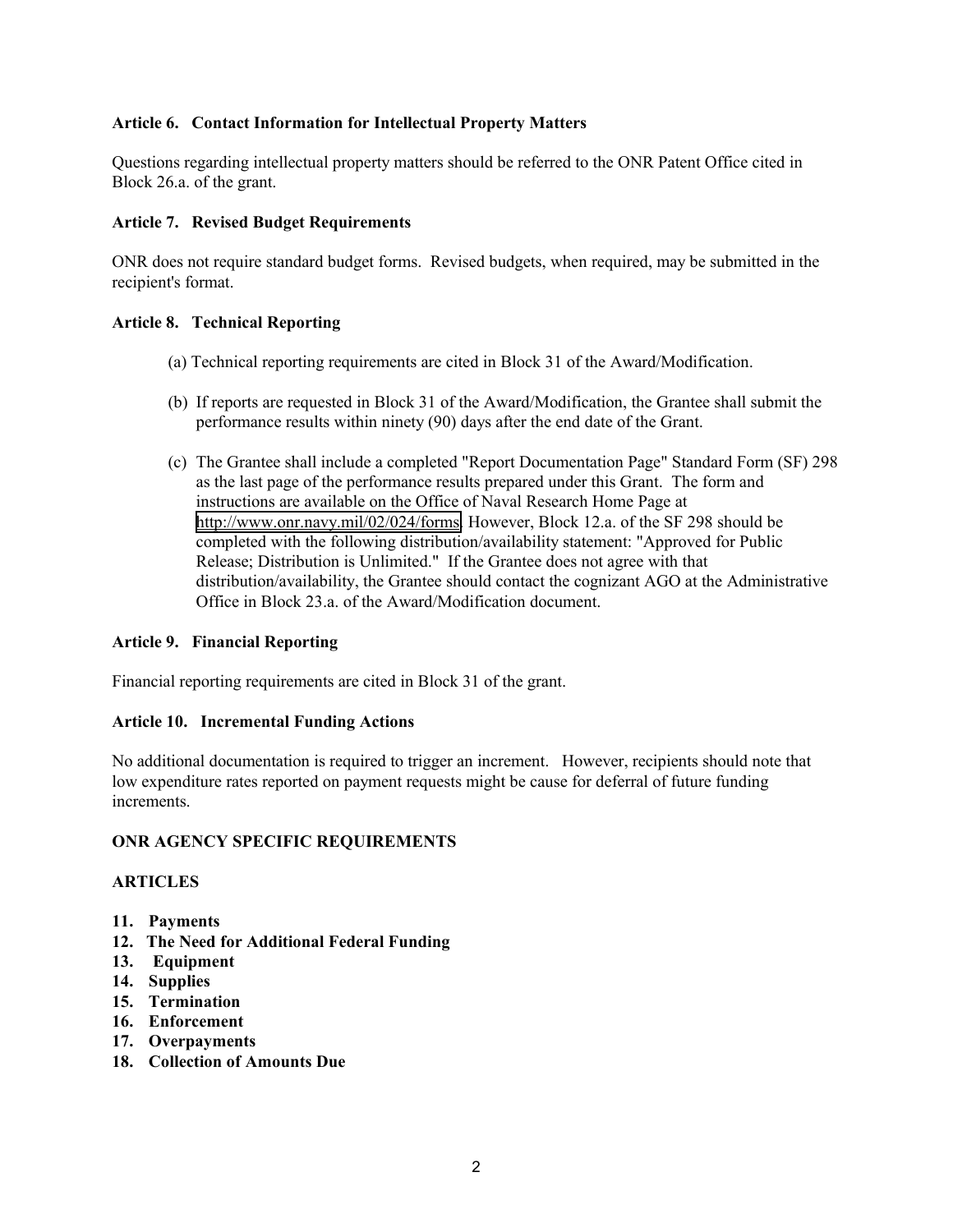### **ARTICLES WITH NO FDP REFERENCE**

### **19. Option to Renew**

**20. Amendment of the Grant**

## **ARTICLE**

## **11. Payments - Forms and instructions available at** <http://www.onr.navy.mil/02/024/forms> **REFERENCE: FDP ARTICLE 22**

(a) If the Grantee participates in the ONR EDI/EFT STARS Electronic Payment System (SEPS) bill paying network, the Grantee shall submit an electronic request for payment to the AGO at the Administrative Office in Block 23.a. of the Award/Modification using the ONR EDI/EFT SEPS bill paying network. All payments shall be made by fund transfers in accordance with information contained in the Automated Clearing House (ACH) Vendor/Miscellaneous Payment Enrollment Form (SF 3881) recorded under the EDI/EFT Vendor Number in Block 13.c. of the Award/Modification document.

#### **OR**

(b) If the Grantee does not participate in the ONR EDI/EFT STARS Electronic Payment System (SEPS) bill paying network, payment requests hereunder shall be submitted by the Grantee using the SF 270. The signed SF 270 shall be faxed to the AGO at the Administrative Office in Block 23.a. of the Award/Modification document for certification and transmittal to the disbursing office.

## **12. The Need for Additional Federal Funding REFERENCE: FDP ARTICLE 25, SECTION (b)(3)**

The Government's financial obligation is limited to the amount shown as "Total Obligated on Award," Block 16 of the Award/Modification document.

## **13. Equipment REFERENCE: FDP ARTICLE 34**

Title to all equipment purchased or fabricated with ONR basic research funds or recipient cost sharing funds, as direct costs of the project or program, shall unconditionally vest in the recipient upon acquisition without further obligation to the Federal Government unless other conditions are imposed in the award.

## **14. Supplies REFERENCE: FDP ARTICLE 35**

Notwithstanding FDP Article Number 35(a), title to supplies and other expendable property shall vest in the recipient providing the residual inventory of unused supplies does not exceed \$5,000 in total aggregate value upon termination or completion of the project or program. If the value of residual supplies exceeds \$5,000, the provisions of OMB Circular A-110 Section 35 apply.